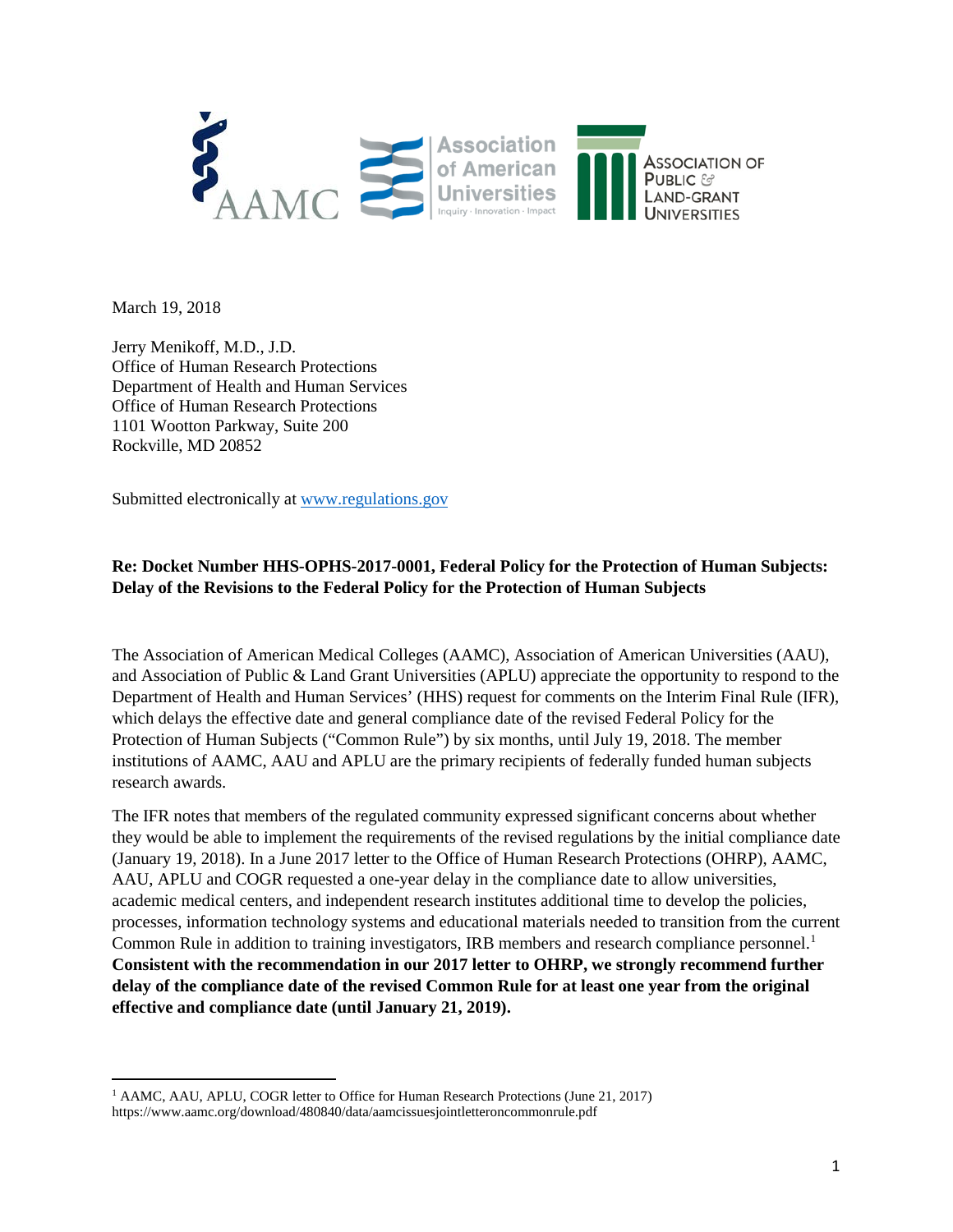## **I. One purpose of the HHS six-month delay was to allow the consideration of comments through a rulemaking process that has yet to begin.**

On January 17, 2018, just two days before the compliance date of the revised regulations, this IFR was issued to delay the effective and compliance dates by six months. One of the stated purposes of this proposed "limited implementation delay" is "for the departments and agencies listed in this document to seek input from interested stakeholders through a notice and comment rulemaking process that allows for public engagement on the *proposal for a further implementation delay*." The proposal referenced is apparently the proposed rule which was submitted to the Office of Management and Budget (OMB) on October 7, 2017, entitled "Federal Policy for the Protection of Human Subjects: Proposed 1-Year Delay of the General Implementation Date While Allowing the Use of Three Burden-Reducing Provisions During the Delay Year." As of the date of this letter, this proposed rule is still listed as "pending review" on the Office of Information and Regulatory Affairs (OIRA) website, raising the question of whether the contemplated notice and comment rulemaking process will take place before the new compliance date of July 19, 2018.

It is important to understand that publication of the revised Common Rule in January 2017 was quickly followed by months of confusion and uncertainty, in some cases resulting in institutions halting their implementation efforts in case further changes or delays occurred. The strong suggestion of a proposed delay beginning in October 2017, coupled with earlier statements by federal officials expressing uncertainty about whether and when the revised regulations would take effect, left the research community hesitant to move forward with implementing the regulations. The last-minute delay of the revised regulations have kept institutions in an untenable holding pattern. An additional six-month delay of the compliance date, issued with sufficient notice, would account for the time lost during this period of understandable confusion and give institutions needed additional time to come into compliance with the revised regulations.

## **II. Agency guidance and clarifying documents have not been provided to the research community by any signatory agency, which has increased uncertainty about how to comply with the regulations.**

The IFR acknowledged that "[w]ithout a delay, and *without guidance*, institutions that have expected a delay who hastily attempt to implement the revised rule without adequate preparation are bound to make mistakes, the consequences of which may jeopardize the proper conduct of research and the safety and wellbeing of human subjects." Meaningful guidance minimizes the potential for the inconsistent application of institutional policy and reduces administrative and financial burden. Specific areas where guidance has not been issued but is critical to the research community and which will have great impact on the management and conduct of clinical trials include: the inclusion of key information in informed consent documents, posting of informed consent documents on a public website, broad consent, and training resources. In addition, the Secretary's Advisory Committee on Human Research Protections (SACHRP) has recommended that several of the new exemption categories require guidance in order to be implemented effectively and consistently.

Given the complexity of the revised rule, successful implementation and compliance with its changes requires issuance of agency guidance within a timeframe that allows institutions to develop comprehensive implementation plans and make critical decisions about institutional policies and procedures. Many institutions have to make costly changes to their electronic protocol submission